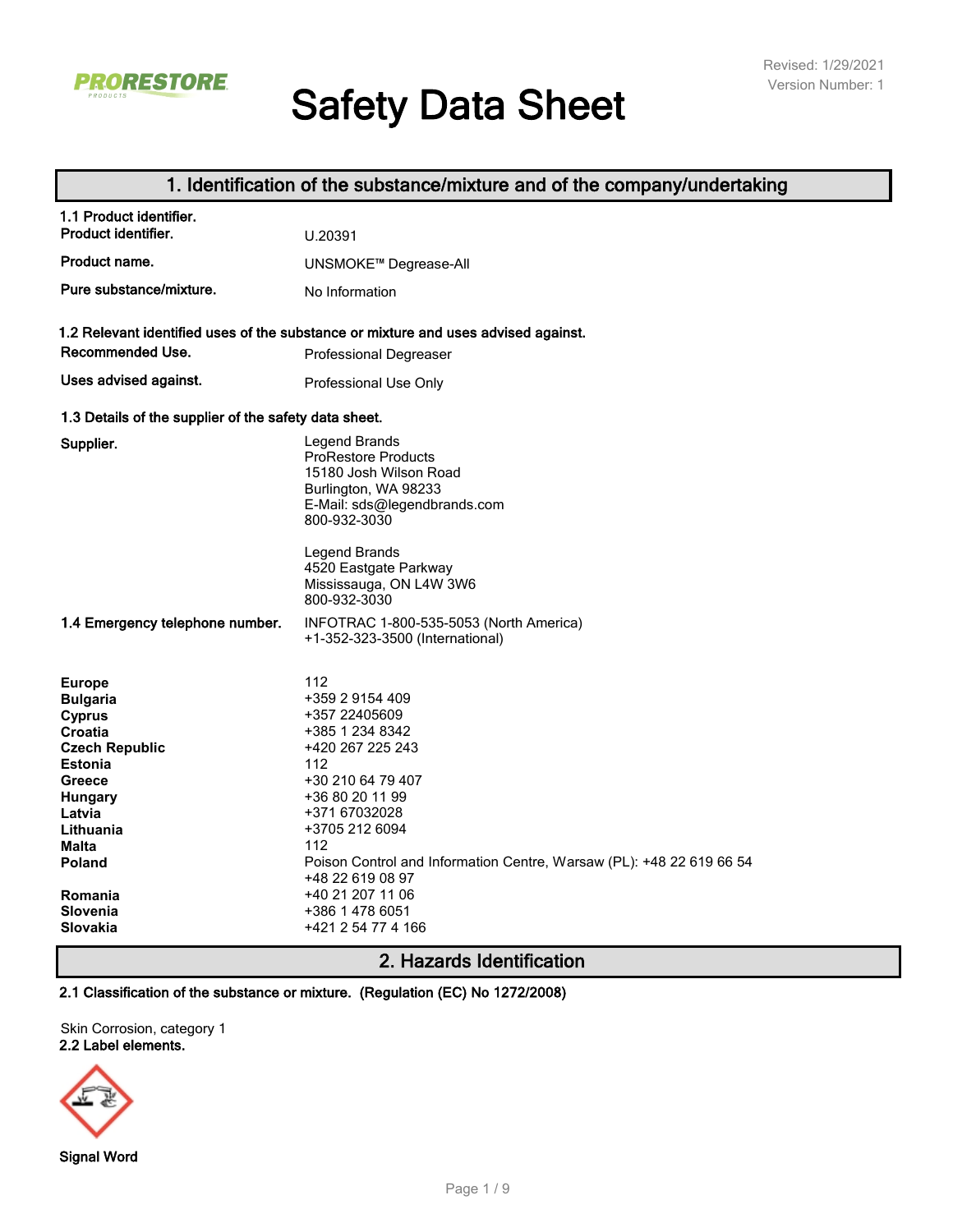Aquatic Acute 1 (H400)

#### Danger

#### **Hazardous components which must be listed on the label**

No Named Chemicals exist in this product

#### **Possible Hazards**

1.1% of the mixture consists of ingredients of unknown acute toxicity

1.1% of the mixture consists of ingredient(s) of unknown acute inhalation toxicity

#### **HAZARD STATEMENTS**

H314 Causes severe skin burns and eye damage.

#### **PRECAUTIONARY STATEMENTS**

| P <sub>264</sub> | Wash face, hands and any exposed skin thoroughly after handling.                                                                    |
|------------------|-------------------------------------------------------------------------------------------------------------------------------------|
| P280             | Wear protective gloves/protective clothing/eye protection/face protection                                                           |
| P363             | Wash contaminated clothing before reuse.                                                                                            |
| P405             | Store locked up.                                                                                                                    |
| P501             | Dispose of contents/ container to an approved waste disposal plant.                                                                 |
| P301+P330+P331   | IF SWALLOWED: Rinse mouth. Do NOT induce vomiting.                                                                                  |
| P303+P361+P353   | IF ON SKIN (or hair): Remove/Take off immediately all contaminated clothing. Rinse skin with water/shower.                          |
| P305+P351+P338   | IF IN EYES: Rinse cautiously with water for several minutes. Remove contact lenses, if present and easy to<br>do. Continue rinsing. |
| P <sub>260</sub> | Do not breathe dust/fume/gas/mist/vapors/spray.                                                                                     |
| P304+P340        | IF INHALED: Remove victim to fresh air and keep at rest in a position comfortable for breathing.                                    |
| P310             | Immediately call a POISON CENTER or doctor/physician.                                                                               |

#### **2.3 Other hazards**

EMERGENCY OVERVIEW: No Information

# **3. Composition/Information on Ingredients**

#### **3.1 Substances.**

This product is a mixture. Health hazard information is based on its components.

#### **3.2 Mixtures.**

| CAS-No.               | EC No.                 | <b>REACH Reg No.</b>             | Wt. %       | <b>Chemical Name</b>                                 | Classification (1272/2008/EC)                                                                    |
|-----------------------|------------------------|----------------------------------|-------------|------------------------------------------------------|--------------------------------------------------------------------------------------------------|
| 112-34-5              | 203-961-6              | 01-2119475104-<br>44-XXXX        | 10-25       | 2-(2-BUTOXYETHOXY)<br><b>ETHANOL</b>                 | Eye Irrit. 2A (H319)                                                                             |
| 68439-46-3            | No<br>Information      | No Information                   | $2.5 - 10$  | Ethoxylated alcohols, C9-<br>C <sub>11</sub>         | Skin Irrit. 2 (H315)<br>Eye Dam. 1 (H318)                                                        |
| 6834-92-0             | 229-912-9              | No Information                   | $1.0 - 2.5$ | Sodium Metasilicate                                  | Acute Tox. 4 Oral (H302)<br>Skin Corr. 1 (H314)<br>STOT SE 3 RTI (H335)                          |
| 533-96-0<br>1336-21-6 | 208-580-9<br>215-647-6 | No Information<br>No Information | < 1.0       | 1.0-2.5 Sodium Sesquicarbonate<br>Ammonium hydroxide | Eye Irrit. $2A(H319)$<br>Acute Tox. 4 Oral (H302)<br>Skin Corr. 1 (H314)<br>STOT SE 3 RTI (H335) |

#### **For the full text of the H-Statements mentioned in this Section, see Section 16.**

# **4. First-aid Measures**

#### **4.1 Description of first-aid measures.**

#### **General advice.**

Call a physician if irritation develops or persists. Immediate medical attention is required. Show this safety data sheet to the doctor in attendance.

#### **Inhalation.**

Move to fresh air. If symptoms persist, call a physician. If not breathing, give artificial respiration. **Skin contact.**

Wash off immediately with soap and plenty of water. Remove all contaminated clothes and shoes. Call a physician immediately.

#### **Eye contact.**

Rinse thoroughly with plenty of water for at least 15 minutes and consult a physician. Remove contact lenses, if present.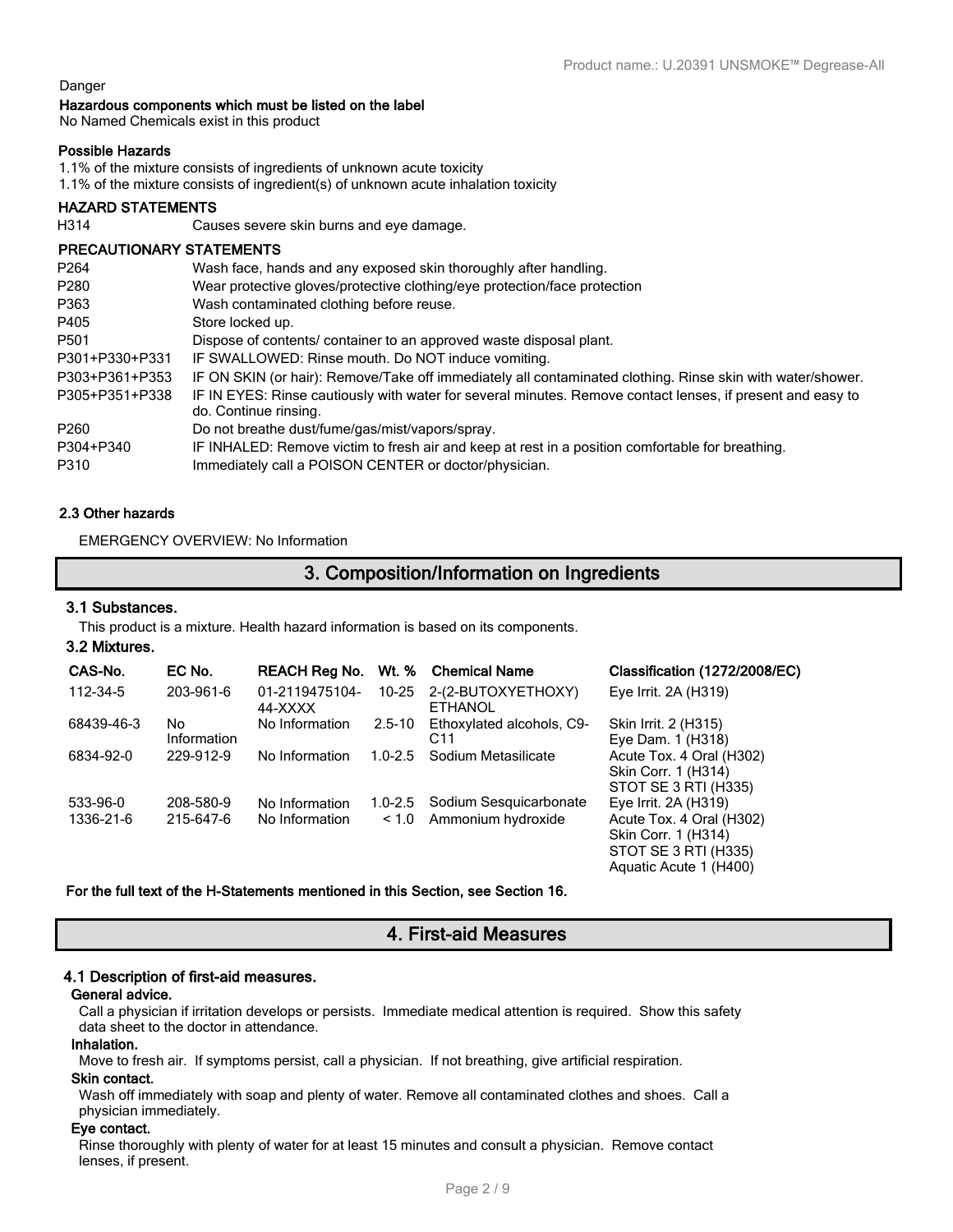#### **Ingestion.**

Do NOT induce vomiting. Never give anything by mouth to an unconscious person. Call a physician immediately. Gently wipe or rinse the inside of the mouth with water.

# **4.2 Most important symptoms and effects, both acute and delayed.**

#### **Symptoms**

See Section 2.2, Label Elements and/or Section 11, Toxicological effects.

#### **4.3 Indication of any immediate medical attention and special treatment needed.**

#### **Notes to physician**

Treat symptomatically.

# **5. Fire-fighting Measures**

#### **5.1 Extinguishing media.**

#### **Suitable extinguishing media.**

Use extinguishing measures that are appropriate to local circumstances and the surrounding environment. Use water spray, fog, Carbon dioxide (CO<sub>2</sub>), foam or dry chemical.

No Information

#### **Extinguishing media which shall not be used for safety reasons.**

High volume water jet.

#### **5.2 Special hazards arising from the substance or mixture.**

Hazardous decomposition products formed under fire conditions.

#### **5.3 Advice for firefighters.**

As in any fire, wear self-contained breathing apparatus pressure-demand, MSHA/NIOSH (approved or equivalent) and full protective gear.

Use personal protection recommended in Section 8.

# **6. Accidental Release Measures**

#### **6.1 Personal precautions, protective equipment and emergency procedures.**

**Personal precautions.**

Avoid contact with skin, eyes and clothing. Ensure adequate ventilation, especially in confined areas. Do not breathe vapors or spray mist.

#### **Advice for emergency responders.**

Use personal protection recommended in Section 8.

#### **6.2 Environmental precautions.**

Prevent further leakage or spillage if safe to do so. Do not allow material to contaminate ground water system. Prevent product from entering drains. See Section 12 for additional Ecological information.

#### **6.3 Methods and materials for containment and cleaning up.**

#### **Methods for Containment.**

Prevent further leakage or spillage if safe to do so. Pick up and transfer to properly labeled containers. Use personal protective equipment.

#### **Methods for cleaning up.**

Use personal protective equipment as required.

#### **6.4 Reference to other sections**

See section 8 for more information.

# **7. Handling and Storage**

#### **7.1 Precautions for safe handling.**

#### **Advice on safe handling.**

Handle in accordance with good industrial hygiene and safety practice. Wash hands before breaks and immediately after handling the product.

#### **Hygiene measures.**

See section 7 for more information.

#### **7.2 Conditions for safe storage, including any incompatibilities.**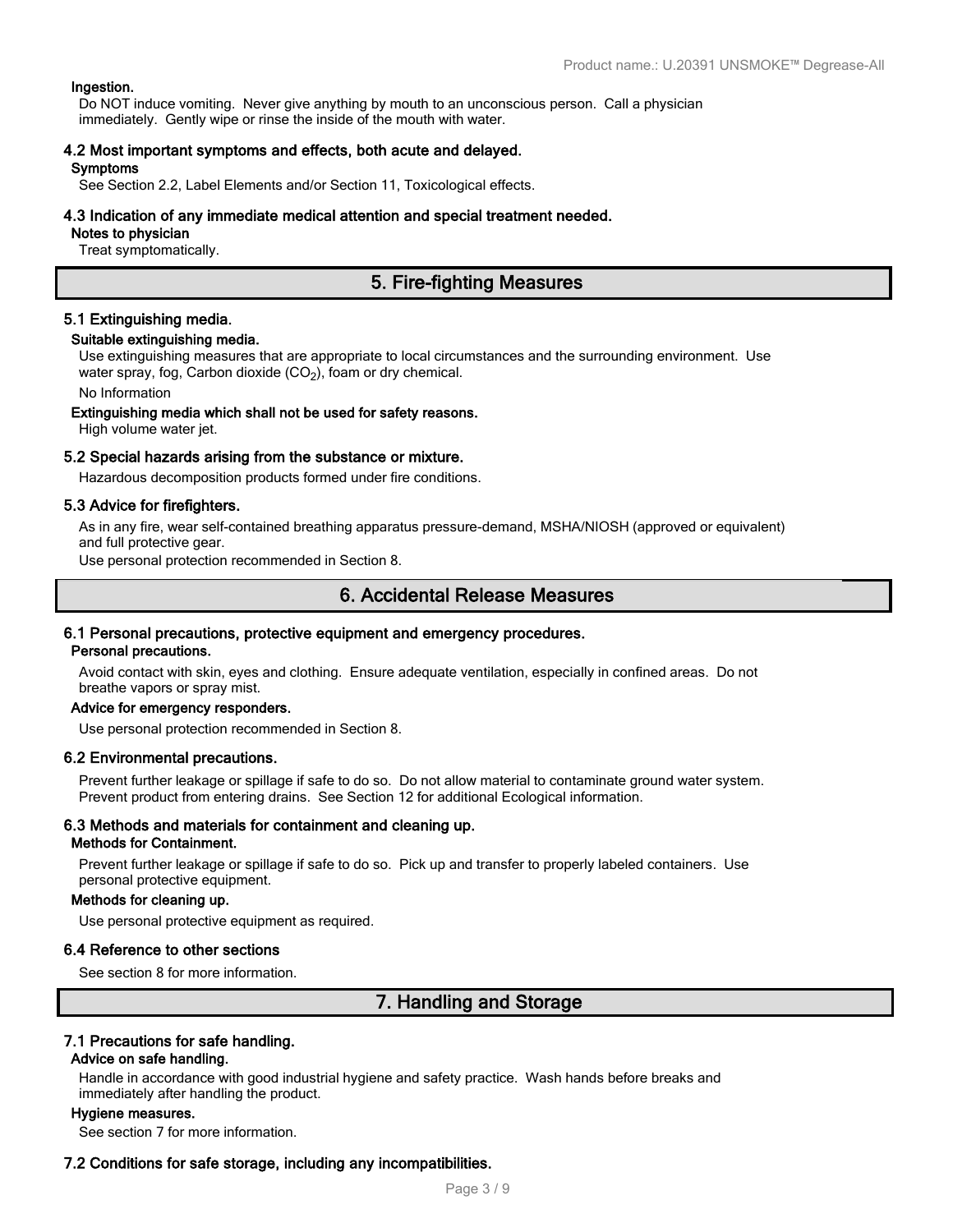#### **Storage Conditions.**

Keep containers tightly closed in a cool, well-ventilated place. Store in original container.

#### **7.3 Specific end use(s)**

**Specific use(s)**

#### No Information

#### **Exposure scenario**

No information available.

# **8. Exposure Controls/Personal Protection**

# **8.1 Control parameters**

#### **Exposure Limit Values**

| <b>Chemical Name</b> | <b>Bulgaria</b> | Croatia         | <b>Cyprus</b>   | <b>Czech Republic</b> | Estonia         | <b>European Union</b> |
|----------------------|-----------------|-----------------|-----------------|-----------------------|-----------------|-----------------------|
| $2-(2-$              | STEL: 15 ppm    | STEL: 15 ppm    | STEL: 15 ppm    |                       | TWA: 10 ppm     | STEL: 15 ppm          |
| <b>BUTOXYETHOX</b>   | STEL: 101.2 mg/ | STEL: 101.2 mg/ | STEL: 101.2 mg/ |                       | TWA: 67.5 mg/   | STEL: 101.2 mg/       |
| Y) ETHANOL           | m3              | m3              | m3              |                       | m3              | m3                    |
| 112-34-5             | TWA: 10 ppm     | TWA: 10 ppm     | TWA: 10 ppm     |                       |                 | TWA: 10 ppm           |
|                      | TWA: 67.5 mg/   | TWA: 67.5 mg/   | TWA: 67.5 mg/   |                       |                 | TWA: 67.5 mg/         |
|                      | m3              | m3              | m3              |                       |                 | m3                    |
| <b>Chemical Name</b> | Greece          | <b>Hungary</b>  | Latvia          | Lithuania             | Malta           | <b>Ukraine</b>        |
| $2-(2-$              | STEL: 15 ppm    | STEL: 101.2 mg/ | STEL: 15 ppm    | STEL: 101.2 mg/       | STEL: 15 ppm    |                       |
| <b>BUTOXYETHOX</b>   | STEL: 101.2 mg/ | m3              | STEL: 101.2 mg/ | m3                    | STEL: 101.2 mg/ |                       |
| Y) ETHANOL           | m <sub>3</sub>  | TWA: 67.5 mg/   | m3              | STEL: 15 ppm          | m3              |                       |
| 112-34-5             | TWA: 10 ppm     | m3              | TWA: 10 ppm     | TWA: 67.5 mg/         | TWA: 10 ppm     |                       |
|                      | TWA: 67.5 mg/   |                 | TWA: 67.5 mg/   | m3                    | TWA: 67.5 mg/   |                       |
|                      | m3              |                 | m3              | TWA: 10 ppm           | m3              |                       |
| <b>Chemical Name</b> | Poland          | Romania         | Russia          | Slovenia              | Turkey          |                       |
| $2-(2-$              | STEL: 100 mg/   | STEL: 15 ppm    |                 | STEL: 15 ppm          | STEL: 15 ppm    |                       |
| <b>BUTOXYETHOX</b>   | m3              | STEL: 101.2 mg/ |                 | STEL: 101.2 mg/       | STEL: 101.2 mg/ |                       |
| Y) ETHANOL           | TWA: 67 mg/m3   | m3              |                 | m3                    | m3              |                       |
| 112-34-5             |                 | TWA: 67.5 mg/   |                 | TWA: 10 ppm           | TWA: 10 ppm     |                       |
|                      |                 | m3              |                 | TWA: 67.5 mg/         | TWA: 67.5 mg/   |                       |
|                      |                 | TWA: 10 ppm     |                 | m3                    | m3              |                       |

TWA: Time weighted average<br>STEL: Short term exposure lin

Short term exposure limit

#### **Derived No Effect Level (DNEL)**

No information available.

#### **Predicted No Effect Level (PNEC)**

No information available.

#### **8.2. Exposure controls.**

#### **Engineering Measures.**

Ensure adequate ventilation, especially in confined areas. Showers, eyewash stations, and ventilation systems. **Personal protective equipment.**

#### **Eye/Face Protection.**

Safety glasses with side-shields.

#### **Hand Protection.**

Wear impervious rubber clothing if needed to prevent contact with liquid material. Wear suitable protective clothing.

#### **Skin and body protection.**

No Information

#### **Respiratory protection.**

No Information

#### **Hygiene measures.**

See section 7 for more information.

#### **Environmental Exposure Controls.**

No Information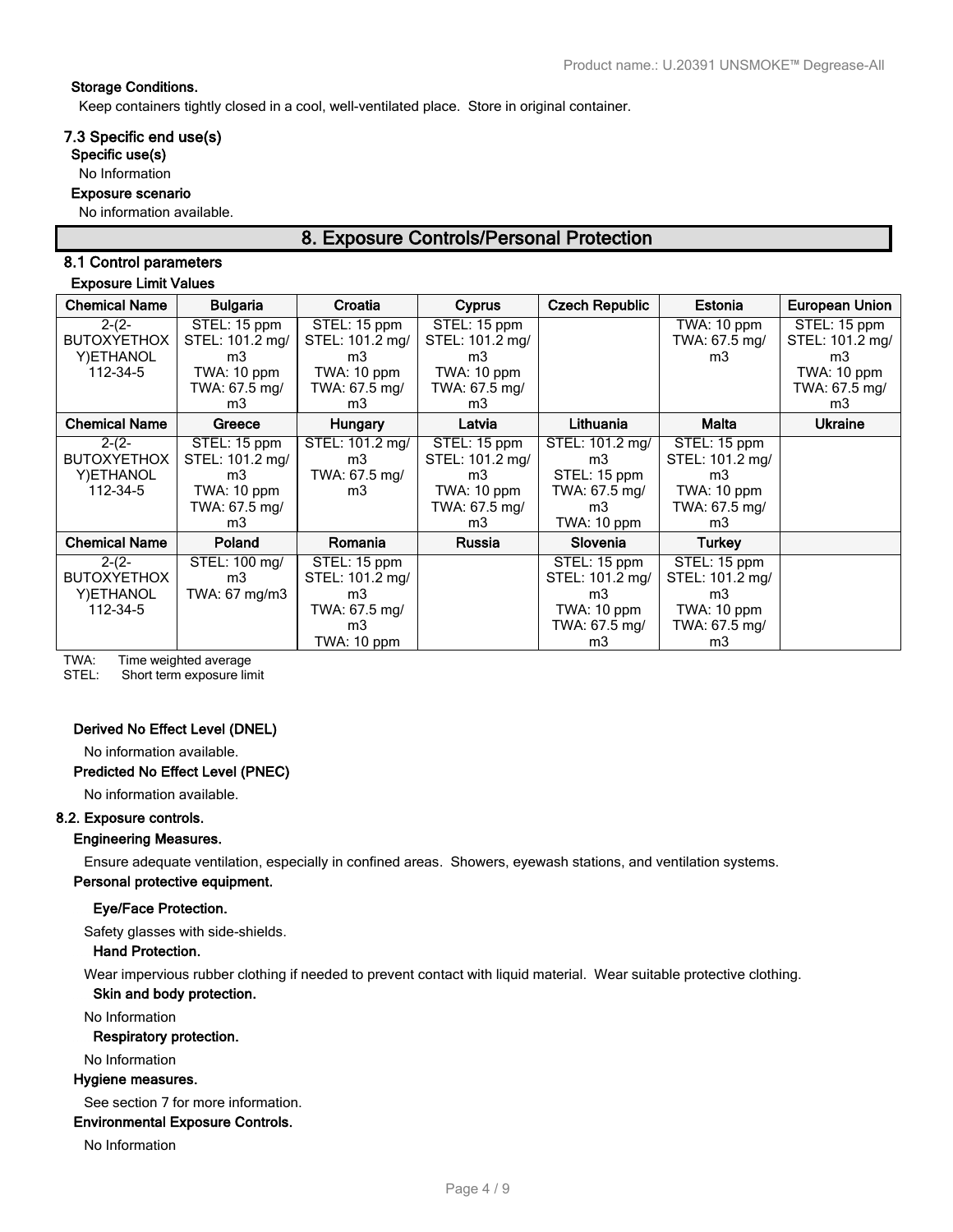# **9. Physical and Chemical Properties**

| 9.1 Information on basic physical and chemical properties.         |                             |
|--------------------------------------------------------------------|-----------------------------|
| <b>Physical state</b>                                              | Liquid                      |
| Appearance                                                         | <b>Transparent liquid</b>   |
| Colour                                                             | Blue                        |
| Odour                                                              | Ammonia                     |
| <b>Odour Threshold</b>                                             | No Information              |
| рH                                                                 | 12.5                        |
| Melting point / freezing point $(°C)$                              | No Information              |
| Flash Point, (°C)                                                  | >94                         |
| Boiling point/range (°C)                                           | $100 - 230$                 |
| <b>Evaporation rate</b>                                            | No Information Available    |
| <b>Combustibility</b>                                              | Does not Support Combustion |
| Upper/lower flammability or explosive limits                       | No Information              |
| <b>Vapour Pressure</b>                                             | No Information              |
| Vapour density                                                     | No Information              |
| Specific Gravity (g/cm3)                                           | 1.020                       |
| Solubility in / Miscibility with Water                             | soluble                     |
| Partition Coefficient: n-octanol/water                             | No Information              |
| Auto-Ignition Temperature (°C)                                     | No Information              |
| Decomposition temperature (°C)                                     | No Information              |
| <b>Viscosity</b>                                                   | No Information              |
| <b>Oxidising properties</b>                                        | Not Applicable              |
| 9.2 Other information.<br>Volatile Organic Compounds (VOC) content | No Information              |
|                                                                    |                             |
| (See section 16 for abbreviation legend)                           |                             |

# **10. Stability and Reactivity**

### **10.1 Reactivity.**

Stable under normal conditions.

#### **10.2 Chemical stability.**

Stable under recommended storage conditions.

# **10.3 Possibility of hazardous reactions.**

None known based on information supplied.

#### **10.4 Conditions to Avoid.**

Direct sources of heat.

#### **10.5 Incompatible Materials.**

Aldehydes. Ketones. Sodium hypochlorite. Acids. Alcohols. Oxidizing agents.

### **10.6 Hazardous Decomposition Products.**

None known.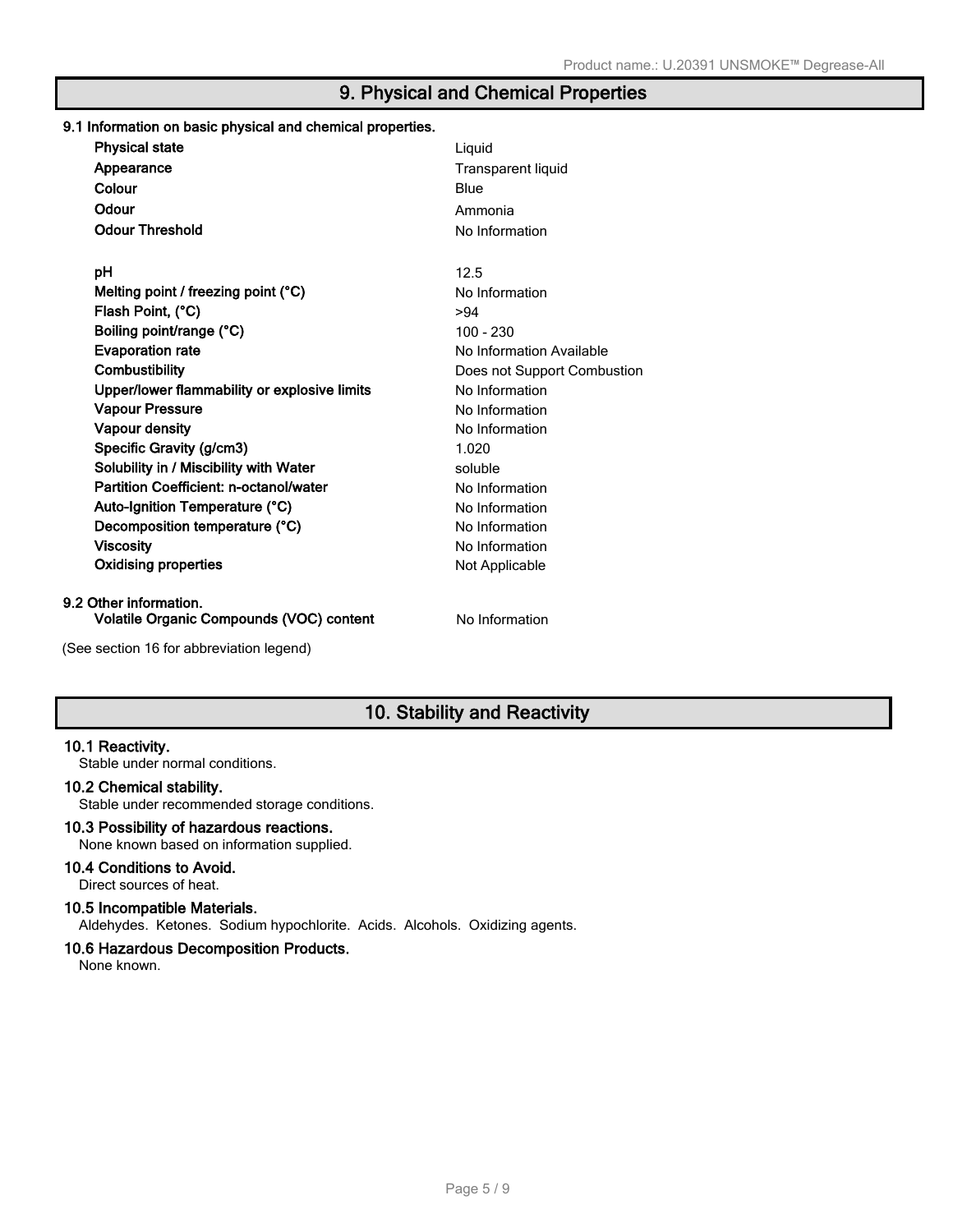# **11. Toxicological Information**

**11.1 Information on toxicological effects Acute Toxicity Product Information**

| LD50 Oral    | <b>LD50 Dermal</b> | <b>LC50 Inhalation</b> |
|--------------|--------------------|------------------------|
| $\mathbf{N}$ | 15.00000           | 11                     |

#### **The following values are calculated based on chapter 3.1 Of the GHS document**

**ATEmix (oral)** 86,431.8 mg/kg **ATEmix (dermal)** 15,929.0 mg/kg

# **CAS-No. Chemical Name LD50 Oral LD50 Dermal LC50 Inhalation**

112-34-5 2-(2-BUTOXYETHOXY)ETHANOL 5660 mg/kg Rat 2700 mg/kg Rabbit N.I. 68439-46-3 Ethoxylated alcohols, C9-C11 5005 mg/kg 5005 mg/kg 22 mg/l 6834-92-0 Sodium Metasilicate 1153 mg/kg Rat N.I. N.I. 1336-21-6 Ammonium hydroxide 350 mg/kg Rat N.I. N.I.

#### N.I. = No Information

**ATEMixInhalation** ATEMixInhalation

### **Skin corrosion/irritation.**

SKIN IRRITANT.

# **12. Ecological Information**

#### **12.1 Toxicity**

4.25% of the mixture consists of components of unknown hazards to the aquatic environment **Ecotoxicity Effects**

| <b>Chemical Name</b>                             | <b>Toxicity to algae</b>                       | Toxicity to fish                                                                 | Toxicity to daphnia and other<br>aquatic invertebrates                  |
|--------------------------------------------------|------------------------------------------------|----------------------------------------------------------------------------------|-------------------------------------------------------------------------|
| 2-(2-BUTOXYETHOXY)<br><b>ETHANOL</b><br>112-34-5 | EC50 96 h Desmodesmus<br>subspicatus >100 mg/L | 1300 mg/L                                                                        | LC50 96 h Lepomis macrochirus EC50 48 h Daphnia magna >100<br>mq/L      |
| Sodium Metasilicate<br>6834-92-0                 |                                                | LC50 96 h Brachydanio rerio 210<br>mg/L, LC50 96 h Brachydanio<br>rerio 210 mg/L |                                                                         |
| Ammonium hydroxide<br>1336-21-6                  |                                                | LC50 96 h Pimephales promelas<br>$8.2 \text{ mg/L}$                              | EC50 48 h water flea 0.66 mg/L,<br>EC50 48 h Daphnia pulex 0.66<br>mq/L |

#### **12.2. Persistence and degradability.**

No data are available on the product itself..

#### **12.3. Bioaccumulative potential.**

Discharge into the environment must be avoided.

#### **12.4 Mobility in soil.**

**Mobility in soil.**

No information available.

#### **Mobility**

No information available.

#### **12.5 Results of PBT and vPvB assessment.**

No data are available on the product itself.

#### **12.6 Other adverse effects.**

No information available.

# **13. Disposal Considerations**

#### **13.1 Waste treatment methods.**

#### **Waste from residues /unused products**

Disposal should be in accordance with applicable regional, national and local laws and regulations.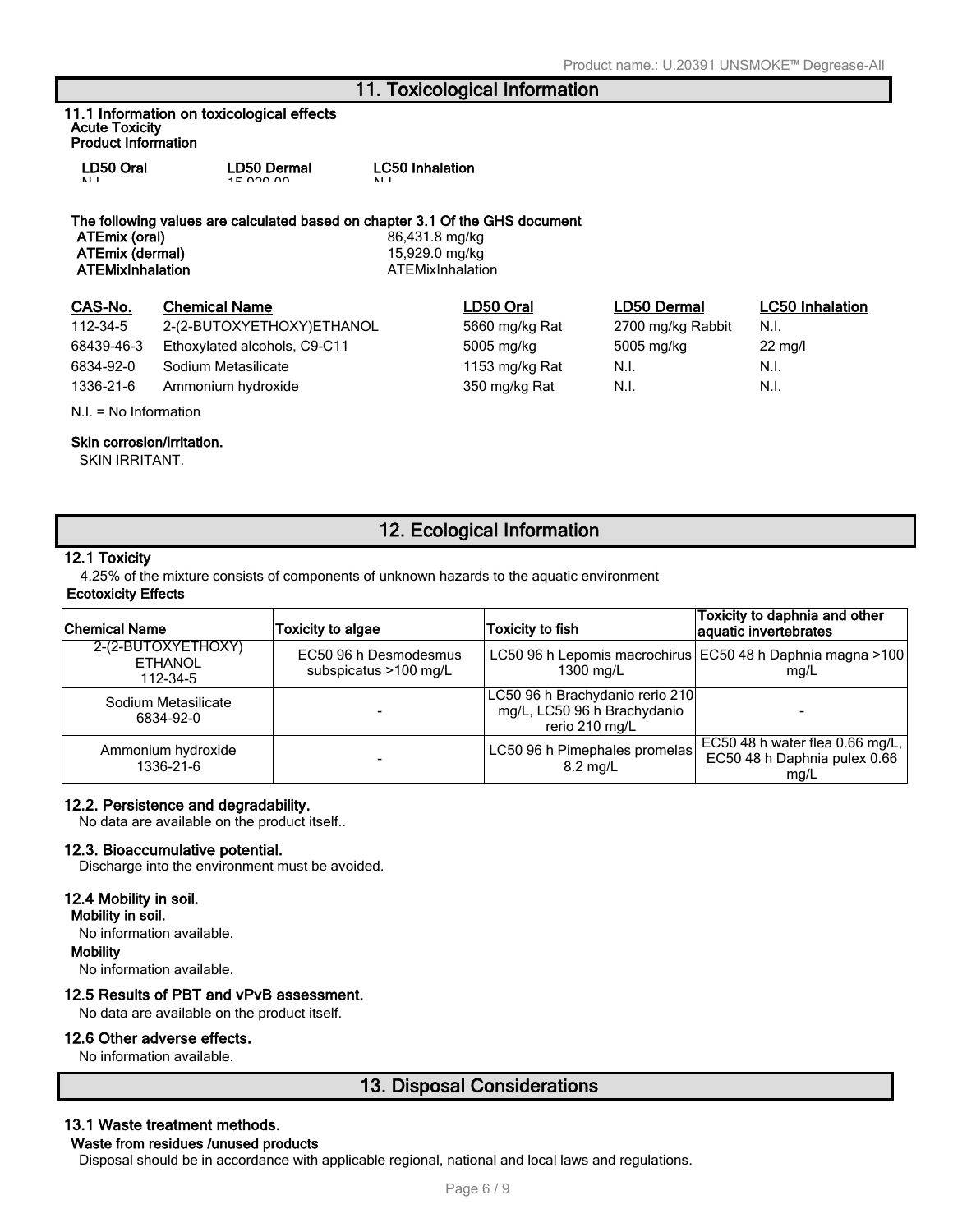# **Contaminated packaging**

# No Information

#### **Other information**

According to the European Waste Catalogue, Waste Codes are not product specific, but application specific.

# **14. Transport Information**

| ADR         |                                                                                   |                                                                                   |
|-------------|-----------------------------------------------------------------------------------|-----------------------------------------------------------------------------------|
|             | 14.1 UN number:                                                                   | 1760                                                                              |
|             | 14.2 Proper shipping name:                                                        | Limited Quantity in Gallons Only<br>CORROSIVE LIOLIID N O.S. (AMMONILIM HYDROXIDE |
|             | 14.3 Hazard class(es):                                                            | No Information                                                                    |
|             | 14.4 Packing group:                                                               | $\mathbf{III}$                                                                    |
|             | 14.5 Environmental hazards:                                                       | No Information                                                                    |
|             | 14.6 Special provisions:                                                          | No Information                                                                    |
| IMDG        |                                                                                   |                                                                                   |
|             | 14.1 UN number:                                                                   | 1760                                                                              |
|             | 14.2 Proper shipping name:                                                        | Limited Quantity in Gallons Only<br>CORROSIVE LIQUID N O S. (AMMONIUM HYDROXIDE   |
|             | 14.3 Hazard class(es):                                                            | 8                                                                                 |
|             | 14.4 Packing group:                                                               | $\mathbf{III}$                                                                    |
|             | 14.5 Marine pollutant:                                                            | No Information                                                                    |
|             | <b>Environmental hazards:</b>                                                     | No Information                                                                    |
|             | 14.6 Special provisions:                                                          | No Information                                                                    |
|             | 14.7 Transport in bulk according to Annex II of<br>MARPOL 73/78 and the IBC Code: | No Information                                                                    |
| <b>IATA</b> |                                                                                   |                                                                                   |
|             | 14.1 UN number:                                                                   | 1760                                                                              |
|             | 14.2 Proper shipping name:                                                        | No Information                                                                    |
|             | 14.3 Hazard class(es):                                                            | No Information                                                                    |
|             | 14.4 Packing group:                                                               | No Information                                                                    |
|             | 14.5 Environmental hazards:                                                       | No Information                                                                    |
|             | 14.6 Special provisions:                                                          | No Information                                                                    |
|             |                                                                                   |                                                                                   |

# **15. Regulatory Information**

#### **15.1 Safety, health and environmental regulations/legislation for the substance or mixture:**

# **National regulatory information German WGK classification:** 3 **Remarks:** WGK 0 = in general not a water pollutant WGK 1 = weak water pollutant

 $WGK 2$  = water pollutant WGK 3 = severe water pollutant

**CAS/Chemical Name French RG number Title**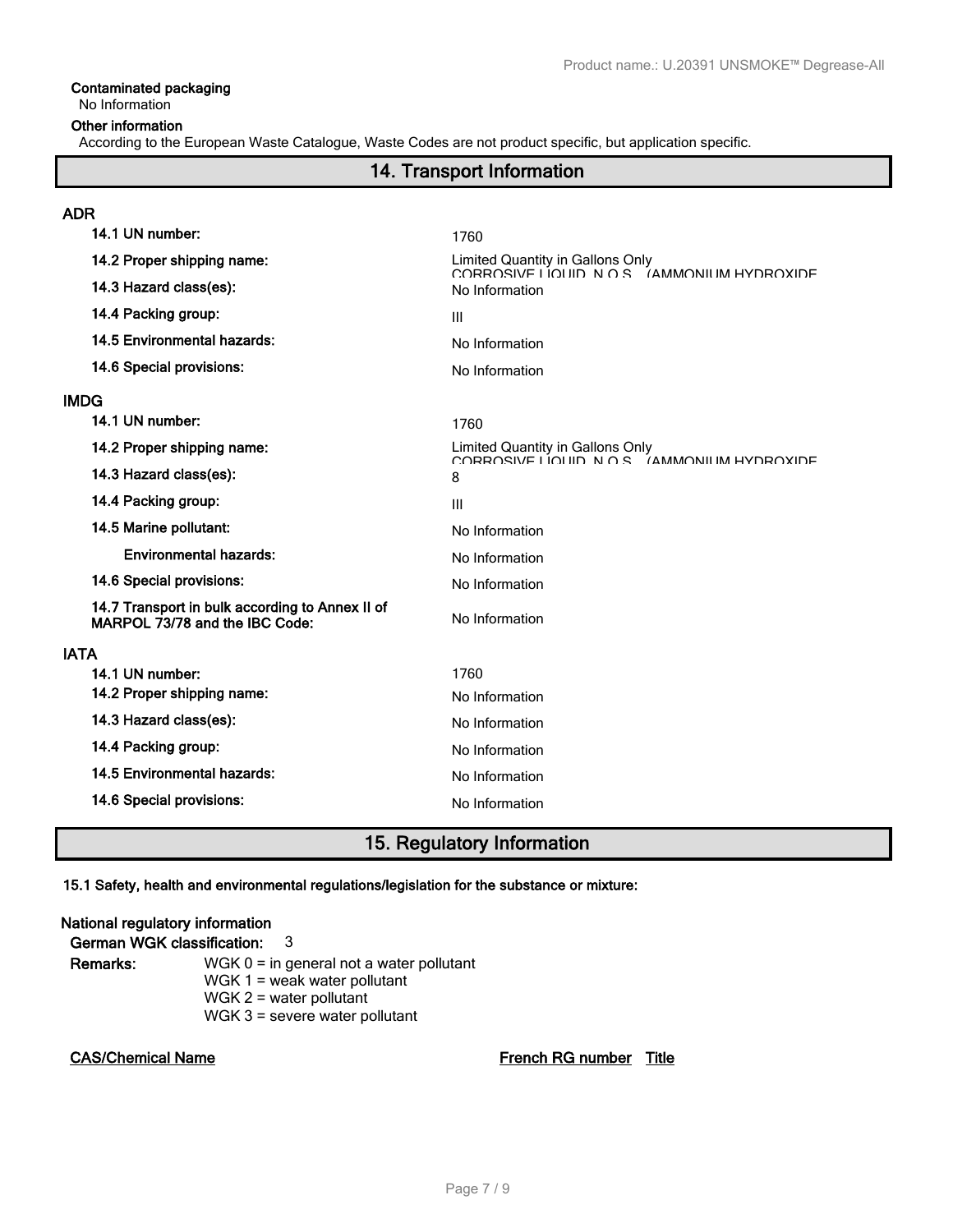organic solvents for professional use. Health effects caused by professional use of liquid organic solvents (indicated in the table). Gastrointestinal disorders caused by benzene, toluene, xylenes and all products containing them

#### **European Union**

Take note of Directive 98/24/EC on the protection of the health and safety of workers from the risks related to chemical agents at work.

| <b>Persistent Organic Pollutants</b><br>Not applicable                                                                                         |                                                                                                                                                                                                                                                                                                                                                                                                                                                                                                                              |                                     |                                   |  |
|------------------------------------------------------------------------------------------------------------------------------------------------|------------------------------------------------------------------------------------------------------------------------------------------------------------------------------------------------------------------------------------------------------------------------------------------------------------------------------------------------------------------------------------------------------------------------------------------------------------------------------------------------------------------------------|-------------------------------------|-----------------------------------|--|
|                                                                                                                                                | Authorizations (Annex XIV) and/or restrictions on use (Annex XVII), Regulation (CE) 1907/2006                                                                                                                                                                                                                                                                                                                                                                                                                                |                                     |                                   |  |
| CAS-No.                                                                                                                                        | <b>Chemical Name</b>                                                                                                                                                                                                                                                                                                                                                                                                                                                                                                         | <b>Annex XIV Authorisation List</b> | <b>Annex XVII Restricted list</b> |  |
| 112-34-5                                                                                                                                       | 2-(2-BUTOXYETHOXY)ETHANOL                                                                                                                                                                                                                                                                                                                                                                                                                                                                                                    | No                                  | Yes                               |  |
|                                                                                                                                                | EU Substances of Very High Concern                                                                                                                                                                                                                                                                                                                                                                                                                                                                                           |                                     |                                   |  |
| CAS-No.                                                                                                                                        | <b>Chemical Name</b>                                                                                                                                                                                                                                                                                                                                                                                                                                                                                                         |                                     |                                   |  |
|                                                                                                                                                | No items on this list exist.                                                                                                                                                                                                                                                                                                                                                                                                                                                                                                 |                                     |                                   |  |
| <b>International Inventories</b>                                                                                                               |                                                                                                                                                                                                                                                                                                                                                                                                                                                                                                                              |                                     |                                   |  |
| <b>TSCA</b>                                                                                                                                    |                                                                                                                                                                                                                                                                                                                                                                                                                                                                                                                              |                                     |                                   |  |
| <b>DSL</b>                                                                                                                                     |                                                                                                                                                                                                                                                                                                                                                                                                                                                                                                                              |                                     |                                   |  |
| <b>EINECS/ELINCS</b>                                                                                                                           |                                                                                                                                                                                                                                                                                                                                                                                                                                                                                                                              |                                     |                                   |  |
| <b>ENCS</b>                                                                                                                                    |                                                                                                                                                                                                                                                                                                                                                                                                                                                                                                                              |                                     |                                   |  |
| <b>IECSC</b>                                                                                                                                   |                                                                                                                                                                                                                                                                                                                                                                                                                                                                                                                              |                                     |                                   |  |
| <b>KECI</b>                                                                                                                                    |                                                                                                                                                                                                                                                                                                                                                                                                                                                                                                                              |                                     |                                   |  |
| <b>PICCS</b>                                                                                                                                   |                                                                                                                                                                                                                                                                                                                                                                                                                                                                                                                              |                                     |                                   |  |
| <b>AICS</b>                                                                                                                                    |                                                                                                                                                                                                                                                                                                                                                                                                                                                                                                                              |                                     |                                   |  |
| <b>NZIoC</b>                                                                                                                                   |                                                                                                                                                                                                                                                                                                                                                                                                                                                                                                                              |                                     |                                   |  |
| <b>TSCA</b><br><b>DSL</b><br><b>EINECS/ELINCS</b><br><b>ENCS</b><br><b>IECSC</b><br><b>KECL</b><br><b>PICCS</b><br><b>AICS</b><br><b>NZIOC</b> | United States Toxic Substances Control Act Section 8(b) Inventory.<br>Canadian Domestic Substances List.<br>European Inventory of Existing Chemical Substances/European List of Notified Chemical Substances.<br>Japan Existing and New Chemical Substances.<br>China Inventory of Existing Chemical Substances.<br>Korean Existing and Evaluated Chemical Substances.<br>Philippines Inventory of Chemicals and Chemical Substances.<br>Australian Inventory of Chemical Substances.<br>New Zealand Inventory of Chemicals. |                                     |                                   |  |

#### **15.2 Chemical Safety Assessment**

No Chemical Safety Assessment has been carried out for this mixture by the supplier.

# **16. Other Information**

| <b>Revision Date</b>  | 1/29/2021                                                                     | <b>Supersedes Date</b> | <b>New MSDS</b> |
|-----------------------|-------------------------------------------------------------------------------|------------------------|-----------------|
| Reason for revision   | No Information                                                                |                        |                 |
| Datasheet produced by | <b>Regulatory Department</b>                                                  |                        |                 |
|                       | Text for GHS Hazard Statements shown in Section 3 describing each ingredient: |                        |                 |
|                       |                                                                               |                        |                 |

| H302 | Harmful if swallowed.                    |
|------|------------------------------------------|
| H314 | Causes severe skin burns and eye damage. |